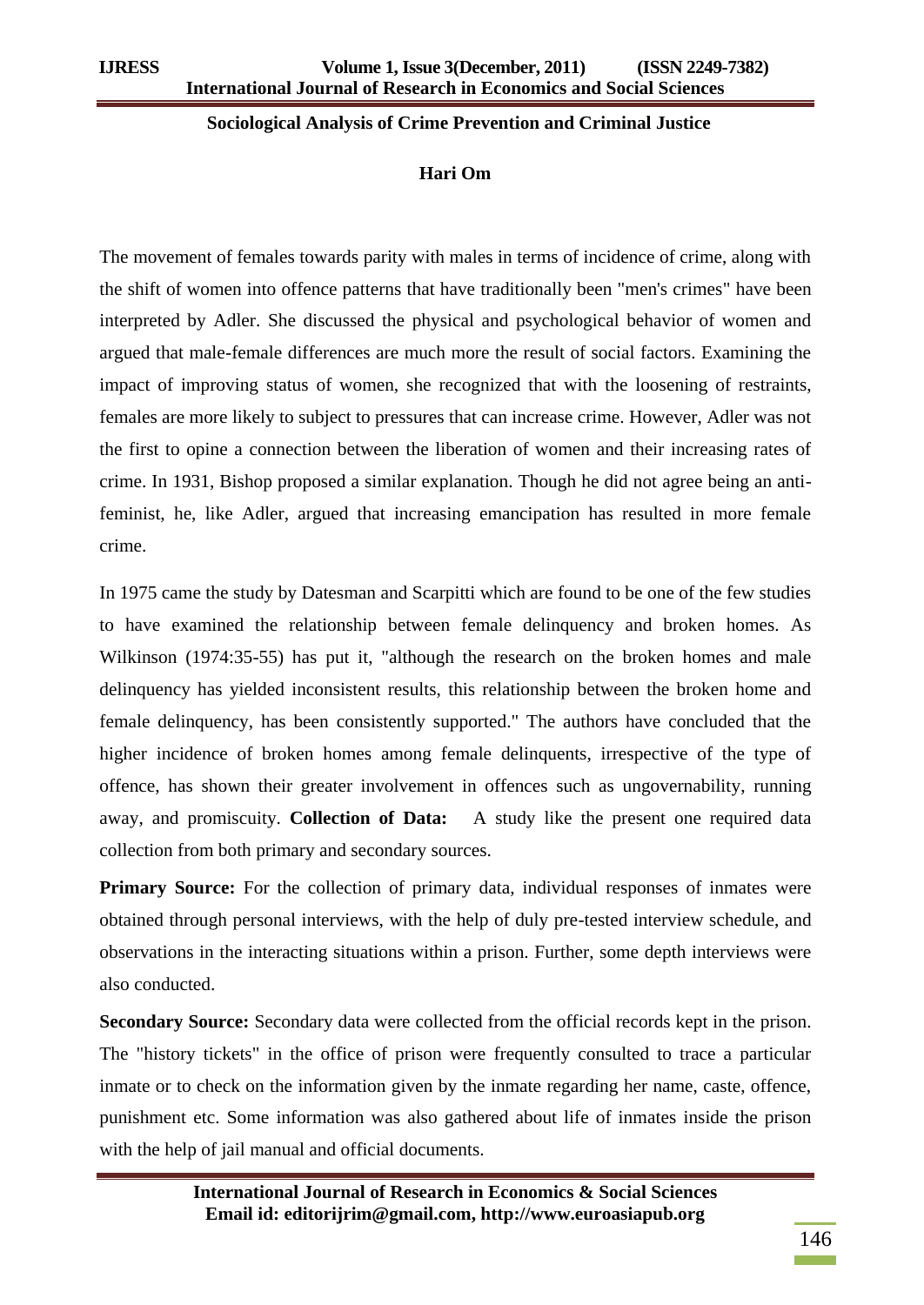Data collected in the present study consisted of following steps and procedures:-

# *(a) Population and locale of study:*

In view of the criminal population being scattered over a narrow geographical area, the researcher in the initial stages, endeavored to make contacts with as many women offenders present in different sub-jails and district jails as possible. However, the researcher was guided by the following considerations - (1) those convicted and sentenced for more than six months imprisonment were studied, and (2) those in the age bracket of more than sixteen years at the time of committing the crime, were studied.

Keeping in view the objectives of the study, research attention has been focused on the central prisons only. As 'central prisons' have a sizeable population of both long and short-termers, occasional and habitual, therefore, the central prison was considered appropriate locale to undertake the study. The subjails and district jails are usually small jails located at the intermediate towns which provide an alternative arrangement for keeping the undertrials, before they are convicted and shifted to central prisons. On the other hand, the population of the central prisons consists of almost all types and varieties with different terms of imprisonment.

In India, though the traditional social patterns appear to have been exercising a considerable influence on women, yet, women were being apprehended for committing offences such as abortion, witchcraft, etc., and rigorous penalties were imposed on those committing heinous crimes. Traditionally, superstition was considered to be a prime factor in crimes by women. Although the influence of superstition appears to be attenuating, yet its impact on human beings could be felt in a variety of ways including the belief of human beings in omens and superstitions, more by females than the males. These forces make the phenomenon of crime amongst women perplexing and complex, be it any sector of a society.

The Scholars on this issue have generally viewed deviance amongst women broadly from two perspectives. One group perceives women who commit crimes as poor creatures, who are victims of male oppression and society's indifference and disinterest. For example, women as the victims of marital violence, rape, divorce, dowry death, suicides etc. are all blamed and held responsible for their own situation in the name of male chauvinism, and male oppression and the laws are generally seen against the interests of women.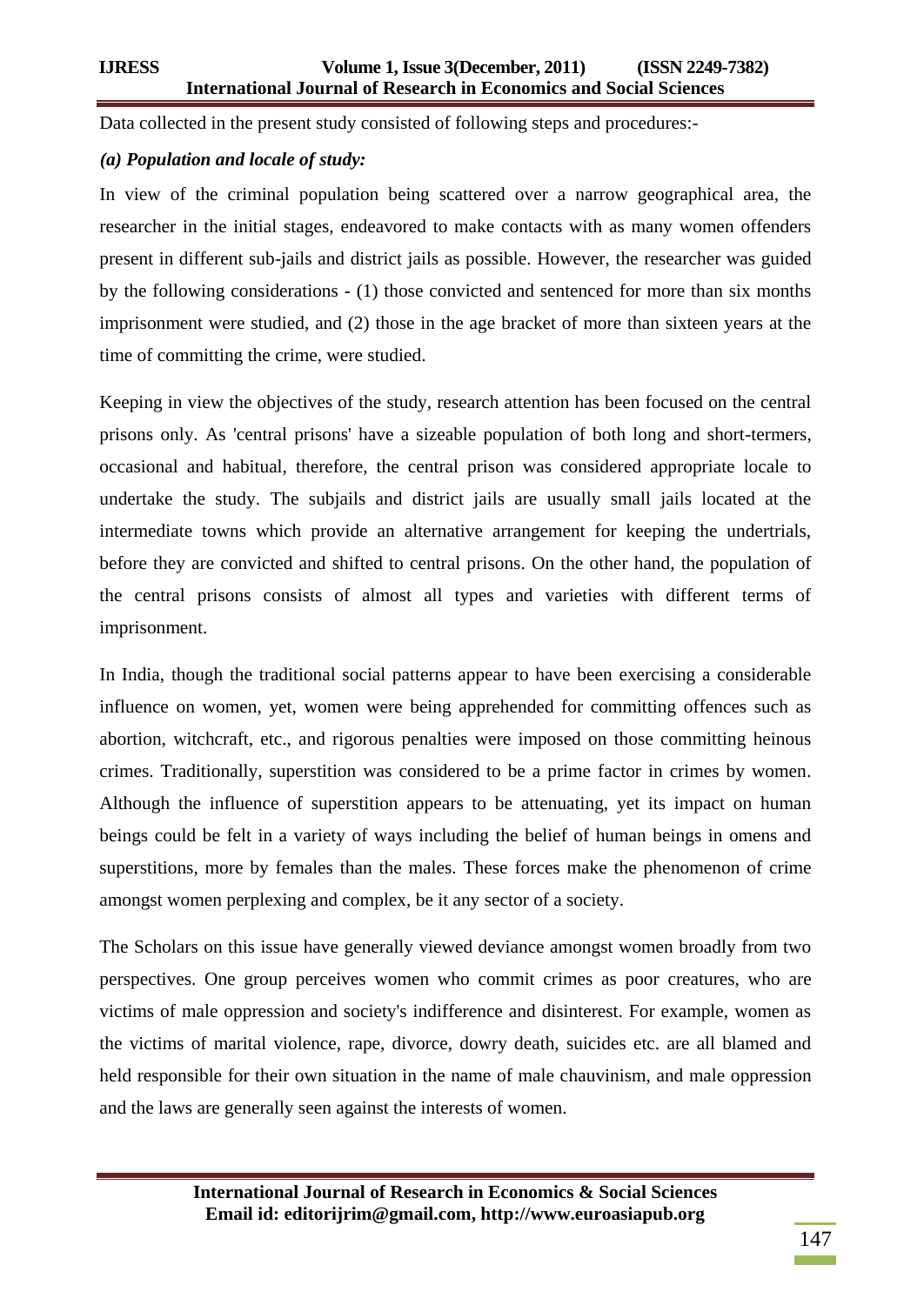The other group perceives women offenders as being more cunning than men; as having learned how to commit crimes that are more difficult to detect, and as enjoying the chivalry of male law enforcement officials to avoid arrest conviction and imprisonment. **Objectives:** 

- 1. To elucidate the sociocultural and economic antecedents of convicted women offenders, which seemingly force them to resort to crime;
- 2. To evaluate the role of family of orientation and, if possible, provide explanations in regard to the linkages between the socialization patterns and deviance amongst women;
- 3. To find out the relationship between the experiences in marital life and the criminal propensities amongst women;
- 4. To determine and examine the nature and patterns of criminality amongst women;
- 5. To highlight the nature of victim-offender relationship;
- 6. To assess the perceptions of convicted women offenders in regard to examine the nature of experiences of imprisonment; and
- 7. To analyze the attitudes of women offenders towards functionaries of criminal justice system in general and prison officials and fellow inmates in particular.

# **Methodology:**

The primary data of the study were collected on the basis of a comprehensive pre-tested interview schedule, which was administered in the jail setting. Subsequent to these interviews, certain offenders were selected for depth interviews. In addition, the researcher engaged herself in a great deal of observation of the offenders' behaviour patterns in the jail so as to develop greater insight into the data.

In all, two hundred offenders who were lodged in jails located in Delhi, Ludhiana, Jaipur, Lucknow and Hissar were interviewed. This figure was not obtained on the basis of a sample but included all available offenders in the selected jails. The data collected were subjected to cross-checking through reference to jail records and 'history tickets' of the offenders. The data collected were analyzed for the purpose of finding out association between various factors and the criminality of women. The method of cross-tabulation was adopted, and with the help of 'percentage distribution', the relationship between the independent variables and dependent variables were examined and their implications analyzed.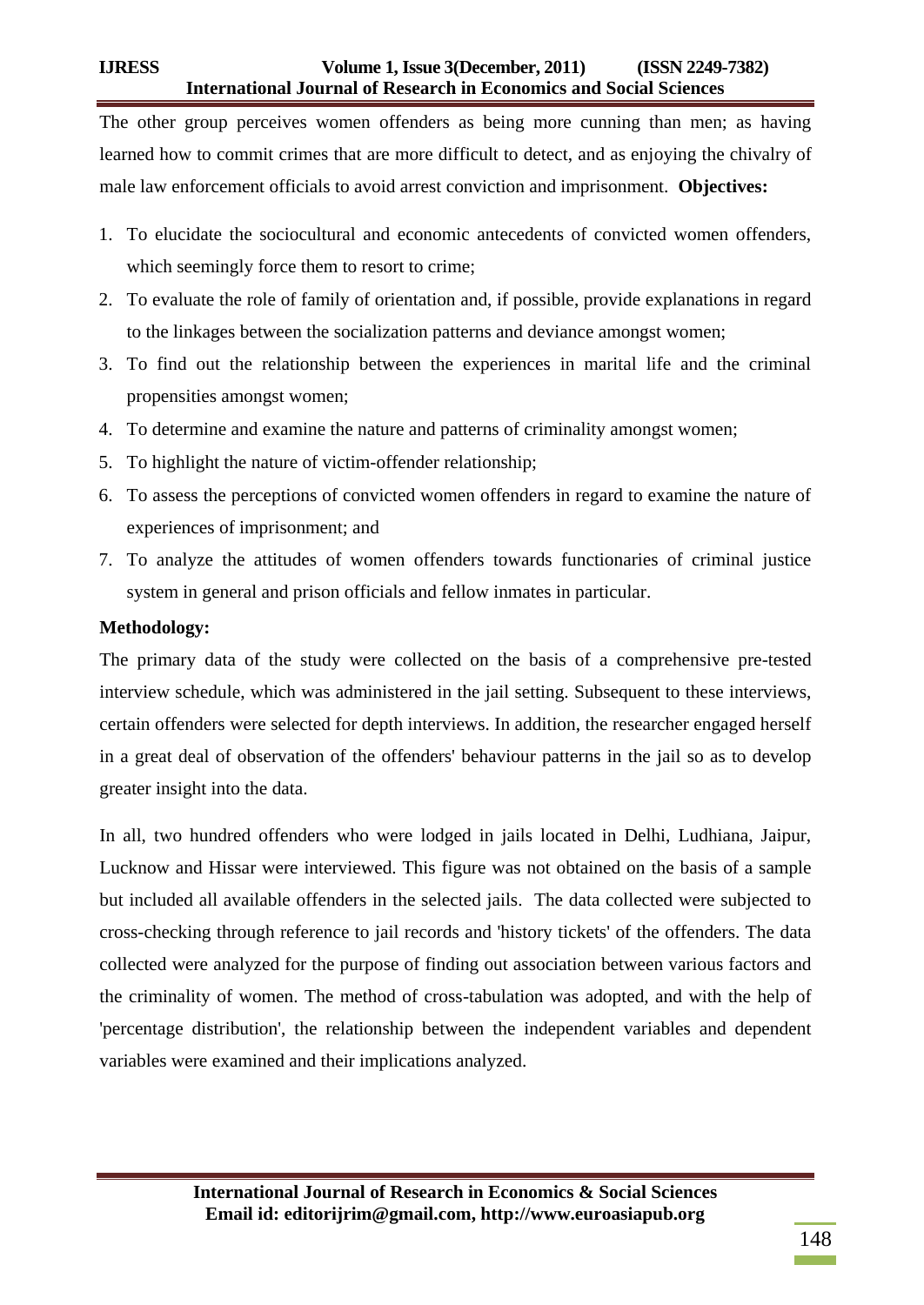## **Findings and Conclusion:**

The major findings of the study will now be briefly discussed. These are linked and presented in the same order as the objectives of the study.

First, socialization processes, with the help of which the basic elements of social development are deter-mined, were found to have a vital association with criminal behaviour of these women offenders. Of such processes, the characteristic peculiarities of home - environment with special emphasis on parental role and parental care, affective ties between parents and children, characteristic surveillance by the parents and relations with siblings, contributed to problems of adjustment, further leading to criminal behaviour in later life.

Here it appears that parental indifference and inconsistency coupled with 3 feeling of powerlessness, rejection by parents and overt encouragement of violent behaviour by authority figures within the family resulted in expressing frustrations either upon themselves or against others, both during their childhood and later, when frustrated as adults.

From this finding, it may be concluded that criminal behaviour of a woman is not a product of any single factor or maladjustment, but, the outcome of a complex and dynamic interaction among multiple factors operating within their life pattern.

Next was the finding that women offenders had to put up with a lot of unhappiness and maladjustments in family life after marriage. This leads to the conclusion that the family of procreation is a potent factor or source of criminal behaviour of women.

It was further noted that, the characteristic peculiarities of the husband-wife relations and relations with in-laws, played a significant role in terms of contributing to maladjustment processes. These were not determined by any single factor but by a number of factors such as age-difference between husband and wife, lack of expression of affection by the husband, his inconsiderate and uncooperative behaviour, and his addiction to undesirable habits such as womanizing, alcoholism, illicit affairs, habitual criminality, nagger and uncompromising behaviour of in-laws etc.

The intra-familial conflicting role patterns which produced maladjustments in inter-personal relations were found to create complexities and conflicts within the relational structure of the family. This disruption of family life, possibly leads for women to deviate from expectations, and to get involved in various major crimes.

149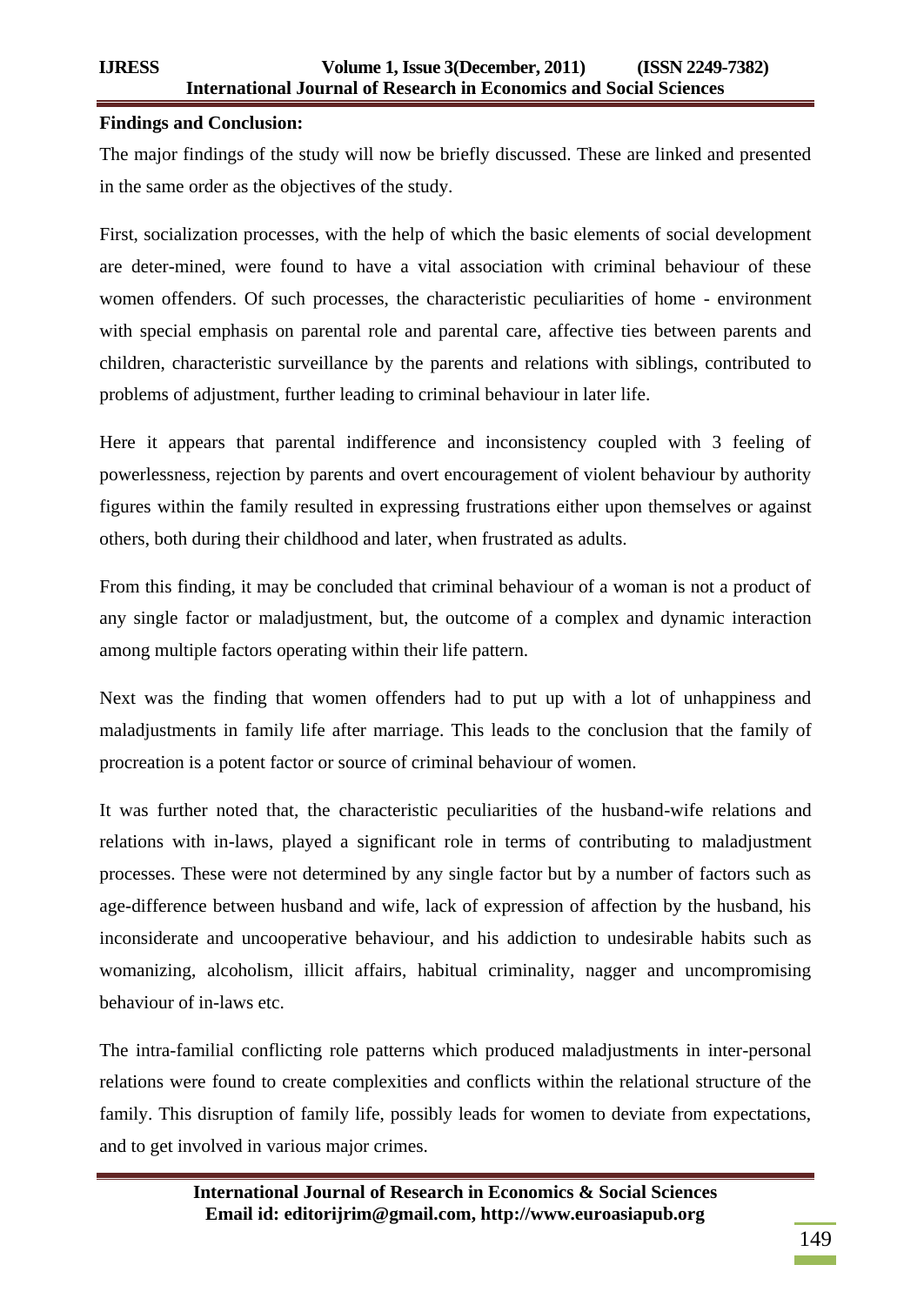# **IJRESS Volume 1, Issue 3(December, 2011) (ISSN 2249-7382) International Journal of Research in Economics and Social Sciences**

The third finding indicated the existence of a significant association between the victimoffender relationships, and, that when a married woman kills a family member, it is in a great majority of cases, her husband who is a victim. This suggests that the provocation caused by the victim has a definite part in the etiology of homicide, either by inciting the offender to commit by creating or fostering a situation likely to lead to homicide. This type of victim can provoke homicide by his or her own action. The higher frequency of victims from the family of procreation leads to the possibility of the severly strained marital relations so as to killing of a person - may be the husband.

Prison created certain stresses and strains in the offenders. Although the degree of feeling of deprivations involved varied in each inmate in relation to the length of imprisonment and the duration spent in the prison, yet, to most of them prison experience appeared to be of considerable significance with implications in rehabilitative process.

On the basis of this finding, it may be concluded that to some extent, at least, the prison inmates at least in terms of overt behaviour get influenced by the process of prisonization. But, the mental strains of imprisonment and deprivations continue to persist and impose several restrictions on the offenders. It may therefore be concluded that the process of personality growth and development of the inmates is affected by incarceration. Inmates' beliefs about the criminal justice system, including the police, the courts and the judicial system, were found to be no less significant because, in sharing these beliefs with each other, they find common identity with each other on the one hand, and reflected their bias and prejudice which were largely shaped through the experience which they had undergone. Thus, most of the inmates think that police are corrupt and inefficient and that justice is generally not done in courts. Another way in which their common identity was observed is their perception of cooperation received from fellow inmates. It may therefore be concluded that there are certain factors which give support to, and form basis of, prison friendship among inmates.

### **Suggestions:**

The present study has been a step forward in under-standing the criminal behaviour among women. The empirical evidence has shown that both sociocultural, particularly the family environment, and economic factors have a vital role to play in the phenomenon of female crime. Based on this general finding it may now be suggested that as an ameliorative step there is considerable need and scope in our society for family counseling, particularly among the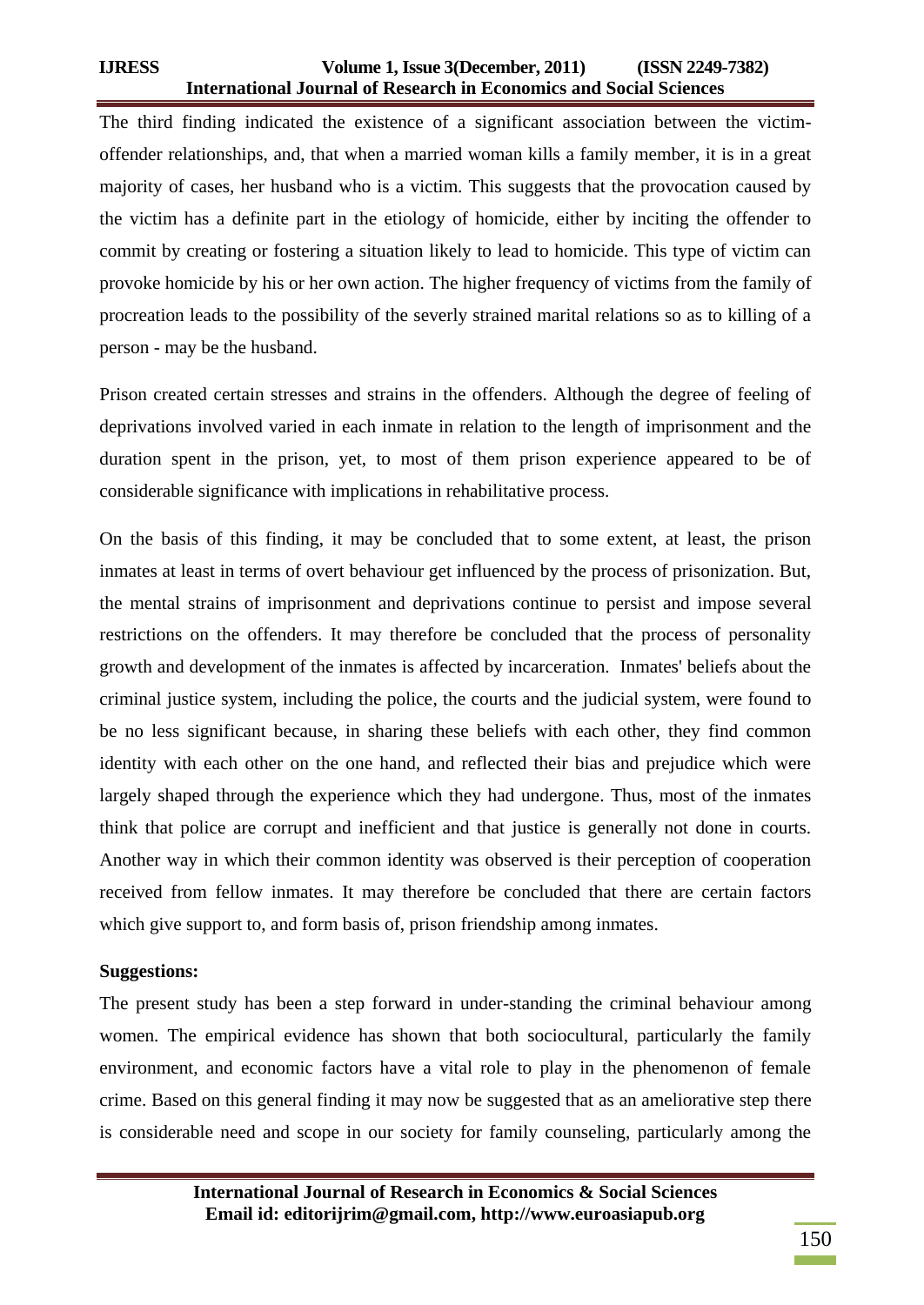lower socioeconomic strata. Additionally, there clearly appears to be great need for suitable family welfare (social and economic) interventions. Given the rapid changes occurring in our society neglect in this area may inflate the incidence of female crime.

Further, the study has indicated the need to undertake a followup study of the released women offenders in order to delineate the factors and forces that affect their readjustment in society. In the light of this, rehabilitative programmes both in and out of prison may be designed.

# **Bibliography:**

- Brantingham, P.J. and Faust, F.L., 1976. A conceptual model of crime prevention. *Crime & Delinquency*, *22*(3), pp.284-296.
- Van Dijk, J. and De Waard, J., 1991, September. A two-dimensional typology of crime prevention projects: With a bibliography. In *Criminal justice abstracts* (Vol. 23, No. 3, pp. 483-503).
- Berlusconi, G., 2017. Social network analysis and crime prevention. In *Crime Prevention in the 21st Century* (pp. 129-141). Springer, Cham.Hope, T., 2001. Community crime prevention in Britain: A strategic overview. *Criminal Justice*, *1*(4), pp.421-439.
- Hope, T., 2001. Community crime prevention in Britain: A strategic overview. *Criminal Justice*, *1*(4), pp.421-439.
- Andrews, D.A. and Dowden, C., 2007. The risk–need–responsivity model of assessment and human service in prevention and corrections: Crime-prevention jurisprudence. *Canadian Journal of Criminology and Criminal Justice*, *49*(4), pp.439- 464.
- Reppetto, T.A., 1976. Crime prevention and the displacement phenomenon. *Crime & Delinquency*, *22*(2), pp.166-177.
- Hope, T. and Karstedt, S., 2003. Towards a new social crime prevention. *Kury, H*.
- Clarke, R.V., 1983. Situational crime prevention: Its theoretical basis and practical scope. *Crime and justice*, *4*, pp.225-256.
- Grabosky, P.N., 1992. Law enforcement and the citizen: Non‐governmental participants in crime prevention and control. *Policing and Society: An International Journal*, *2*(4), pp.249-271.